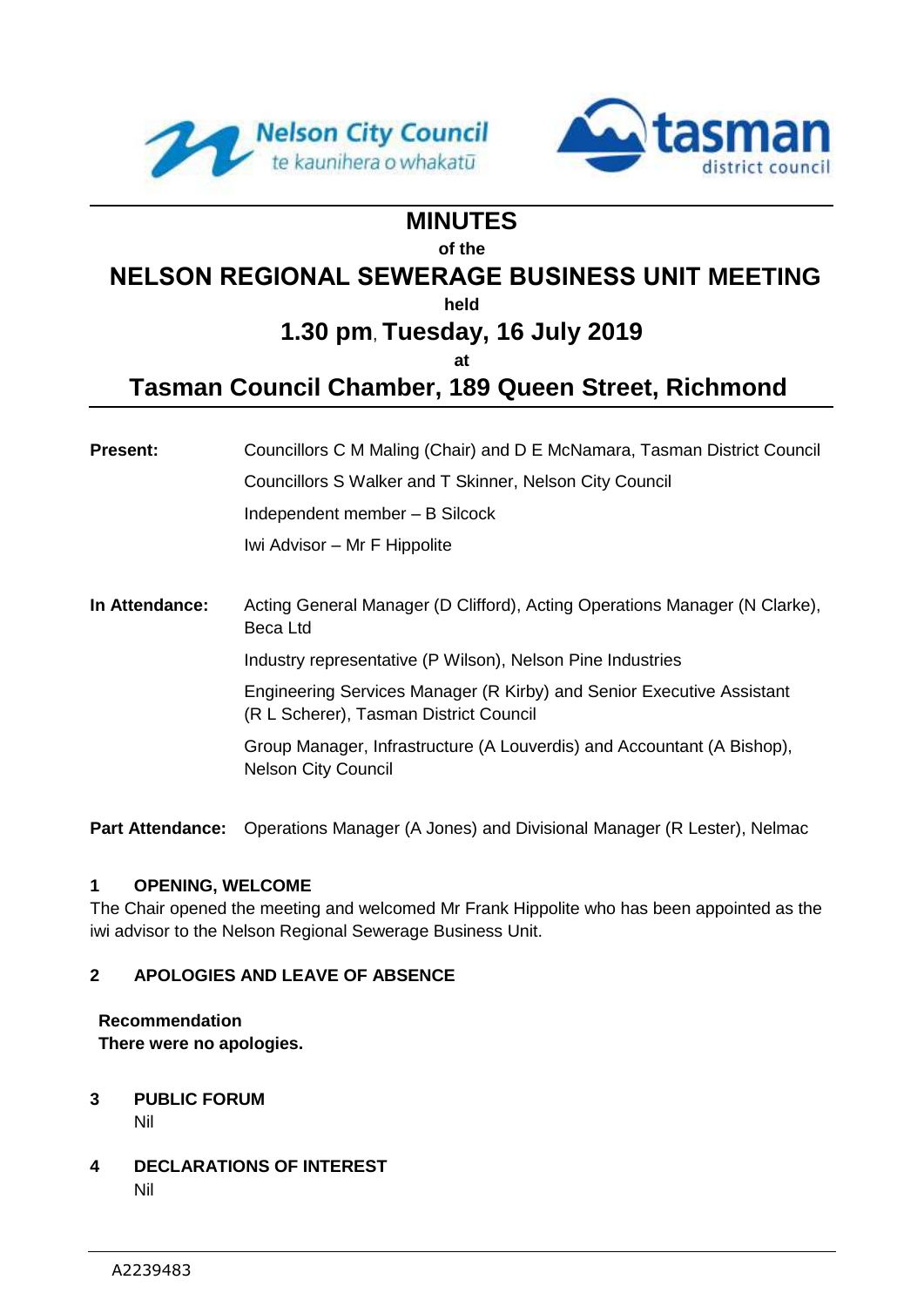### **5 CONFIRMATION OF MINUTES**

**Moved Walker/Cr Skinner NRSBU19-07-16**

**That the minutes of the Nelson Regional Sewerage Business Unit meeting held on Friday, 8 March 2019, be confirmed as a true and correct record of the meeting.**

**CARRIED**

### **6 PRESENTATIONS**

Nil

# **7 REPORTS**

### **7.1 General Manager's Update Report**

Acting General Manager, Don Clifford presented the update report contained in the agenda which was taken as read. He noted that a recent audit of health and safety practices at Bell Island resulted in a number of actions to be completed.

Mr Clifford reported that the business unit's variable income was down and this is attributed to the recent drier weather. He also said that the increase in sundry costs was attributed to the cost of water to clean the inlet screens. In response to a question about the higher water costs, Acting Operations Manager, Nathan Clarke advised that two screens had been in operation compared with one in previous years.

Nelson City Council Accountant, Andrew Bishop also noted that the NRSBU income has been tracking below budget because of reduced volumes of wastewater received. He said that the year-to-date variation is \$435,000.

In response to a question about the figures in the financial report, Mr Clifford said that staff would provide a separate detailed report providing a breakdown of all the business unit's costs for the year-to-date.

Mr Bishop explained the allocation of costs and the method of how those costs are on-charged to the NRSBU customers. Concerns were raised as to the effect of large year-end wash-up charges for operational costs on customers. Mr Bishop offered to include an indicative wash-up total in future financial reports. The possibility of using the past three year average flows and loads, rather than the prior year, was raised for calculating the interim charges.

Mr Clarke noted that there had been issues with flow meter performance for some time at some of the pump stations including three flow meters having performance issues and the data from these being unreliable. He said that staff are investigating the option of duplicating flow meters in some areas. They are also considering the option of duplicating some pipelines – both of these options would provide resilience in the pipe network and allow staff to take one pipe out of service without compromising the system's performance.

Mr Clarke also outlined that some NRSBU assets could be better used; for example the old pipeline from Beach Road to Saxton Road. He noted that NRSBU staff are in discussion with Tasman District Council to look at the option of using this pipeline to improve capacity.

Mr Clarke spoke about the difficulty in obtaining replacement parts for the network. He advised that staff are looking to have a range of spare parts in stock to reduce waiting times. He noted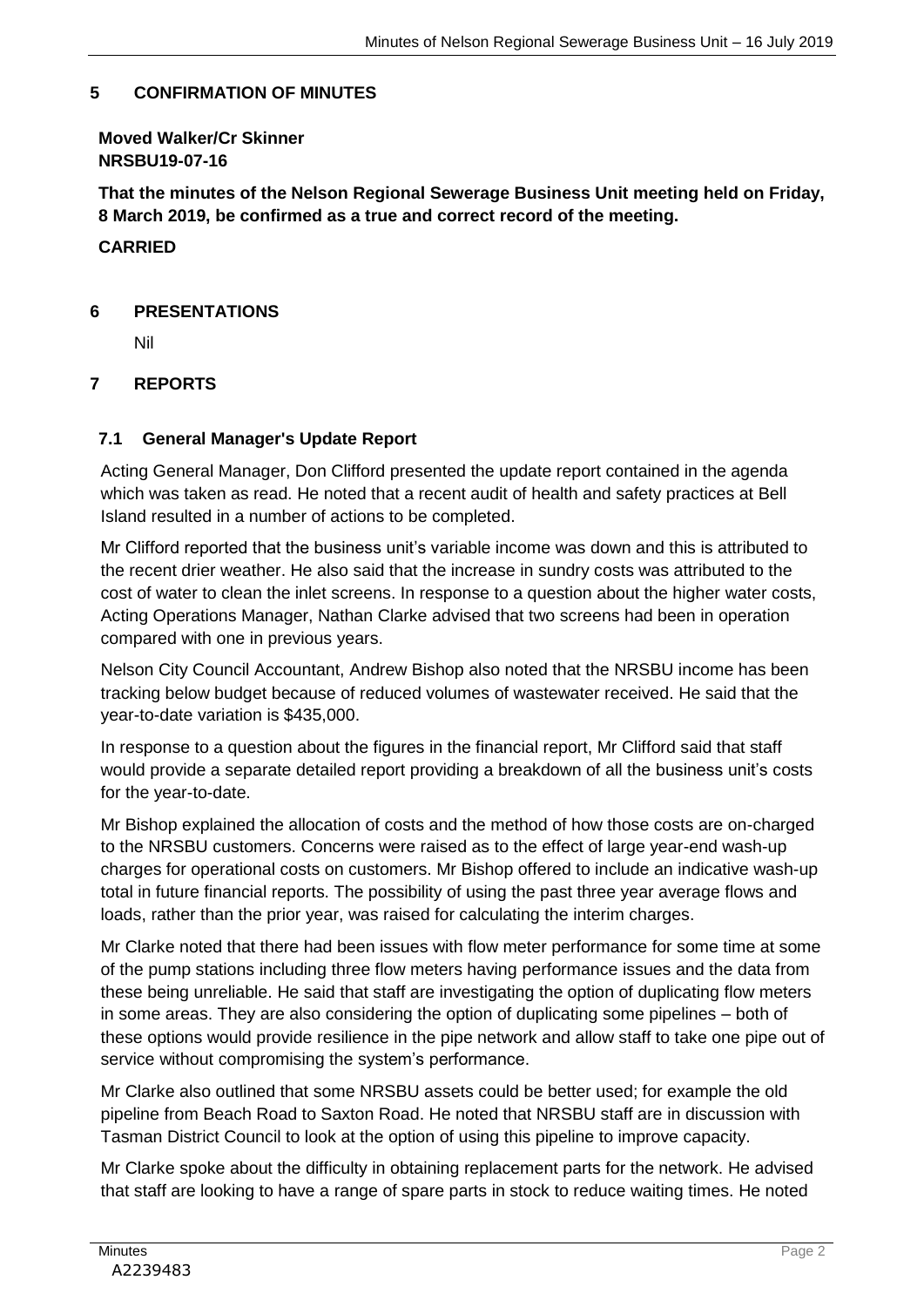that there had been a considerably long delay in getting a pump delivered.

Mr Clarke reported that he had not been able to make any progress on the consent for the bund around the ATADs. Staff have been focused on operational issues and the resource consent for desludging had not been the priority.

Mr Clarke spoke about the proposed trial to recycle water. He has discussed options with some suppliers and the machinery required to do the recycling would likely cost around \$630,000. He agreed that recycling water will allow significant savings year-on-year with an expected pay back in five to six years.

Mr Clarke also noted that staff have been working with Tiakina te Taiao on the aberrational discharge consent.

Mr Clarke advised that staff continue to work on managing odour with some work being done in the ATAD area which has helped. The local residents are happier with the odour issue but it is an ongoing issue and still requires some work. He noted that a recent power failure resulted in the odour control system being out of service for 12 hours because some of the equipment didn't restart automatically. The contractor is managing this issue.

In response to a question regarding the timing of the Bell Island resource consent, Mr Clifford said that the application had been lodged in November 2017. However, the application was suspended while staff worked on managing the odour issues. The application is now with the consenting authority, Tasman District Council, with a hearing being the next step.

Mr Clarke reported that the biosolids operation at Rabbit Island has been very successful and that staff are looking at the option of having two biosolid areas operational at one time. This would allow staff to switch biosolid application in response to wind conditions on each side of the island. A second biosolid application has been costed at \$40,000 and will result in reduced risk of odour events associated with the biosolids facility.

In response to a question, Mr Clarke confirmed that staff have applied for a renewal of the licence to apply biosolids with Tasman District Council.

Mr Clifford noted that the trade waste agreement for the Turners and Growers site had been signed.

In response to a question about the proposed treated wastewater re-use trial, Mr Clarke said that staff are still working on options and noted that the water quality from the trial will identify whether this water could be used for other purposes such as water for irrigation of sports fields and golf greens. Once this data was available from the trial water reuse system cost benefit analysis for reuse could be undertaken.

Mr Clifford noted that the revised Business Plan was included on the agenda for this meeting. He said that staff had revised the plan to reflect recent discussions with both councils and the capital upgrade plan and budget was amended.

Tasman District Council Engineering Services Manager, Richard Kirby and Nelson City Council Group Manager, Infrastructure, Alec Louverdis noted that as required under the Memorandum of Understanding, the revised Business Plan will be presented to the respective councils for their approval in August 2019.

#### **Moved Walker/Cr McNamara**

#### **NRSBU19-07-17**

**That the Nelson Regional Sewerage Business Unit:**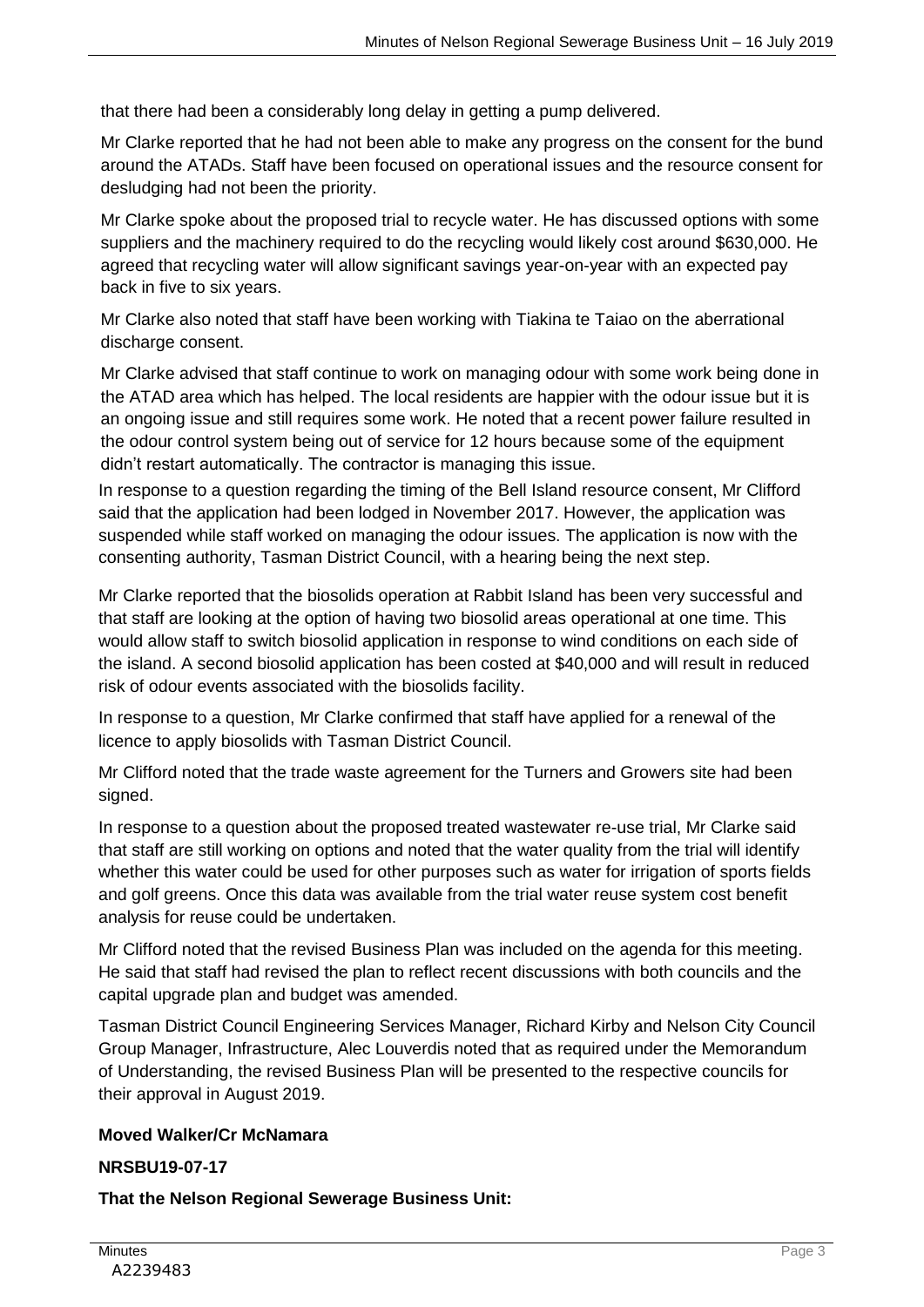- **1. receives the General Manager's Update Report NRSBU19-07-01; and**
- **2. approves the revised draft Business Plan 2019/2020; and**
- **3. recommends the revised draft Business Plan 2019/2020 to Nelson City Council and Tasman District Council for their approval.**

**CARRIED**

### **8 CONFIDENTIAL SESSION**

# **8.1 Procedural motion to exclude the public**

**Moved Cr Maling/Walker NRSBU19-07-18**

**That independent member, Mr Philip Wilson and Council staff, Mr Richard Kirby, Mr A Louverdis and Mr A Bishop be invited to remain in the meeting for the confidential item.**

**This resolution is made in reliance on section 48(1)(a) of the Local Government Official Information and Meetings Act 1987 and the particular interest or interests protected by section 6 or section 7 of that Act which would be prejudiced by the holding of the whole or relevant part of the proceedings of the meeting in public, as follows:**

| Reason for passing this<br>resolution in relation to each<br>matter                                                                                                                   | Particular interest(s) protected<br>(where applicable)                                                                                                                                                                                                                                                                                                                                                                                                                                                                                                                                                                                                                                                                | Ground(s) under section 48(1)<br>for the passing of this<br>resolution                                                                                                                             |
|---------------------------------------------------------------------------------------------------------------------------------------------------------------------------------------|-----------------------------------------------------------------------------------------------------------------------------------------------------------------------------------------------------------------------------------------------------------------------------------------------------------------------------------------------------------------------------------------------------------------------------------------------------------------------------------------------------------------------------------------------------------------------------------------------------------------------------------------------------------------------------------------------------------------------|----------------------------------------------------------------------------------------------------------------------------------------------------------------------------------------------------|
| The public conduct of the part<br>of the meeting would be likely<br>to result in the disclosure of<br>information for which good<br>reason for withholding exists<br>under section 7. | s7(2)(b)(i) - The withholding of<br>the information is necessary to<br>protect information where the<br>making available of the<br>information would disclose a<br>trade secret.<br>s7(2)(b)(ii) - The withholding of<br>the information is necessary to<br>protect information where the<br>making available of the<br>information would be likely<br>unreasonably to prejudice the<br>commercial position of the<br>person who supplied or who is<br>the subject of the information.<br>s7(2)(i) - The withholding of the<br>information is necessary to<br>enable the local authority to<br>carry on, without prejudice or<br>disadvantage, negotiations<br>(including commercial and<br>industrial negotiations). | s48(1)(a)<br>The public conduct of the part<br>of the meeting would be likely<br>to result in the disclosure of<br>information for which good<br>reason for withholding exists<br>under section 7. |

# **1 Nelson Regional Sewerage Business Unit - General Manager and Operational Services**